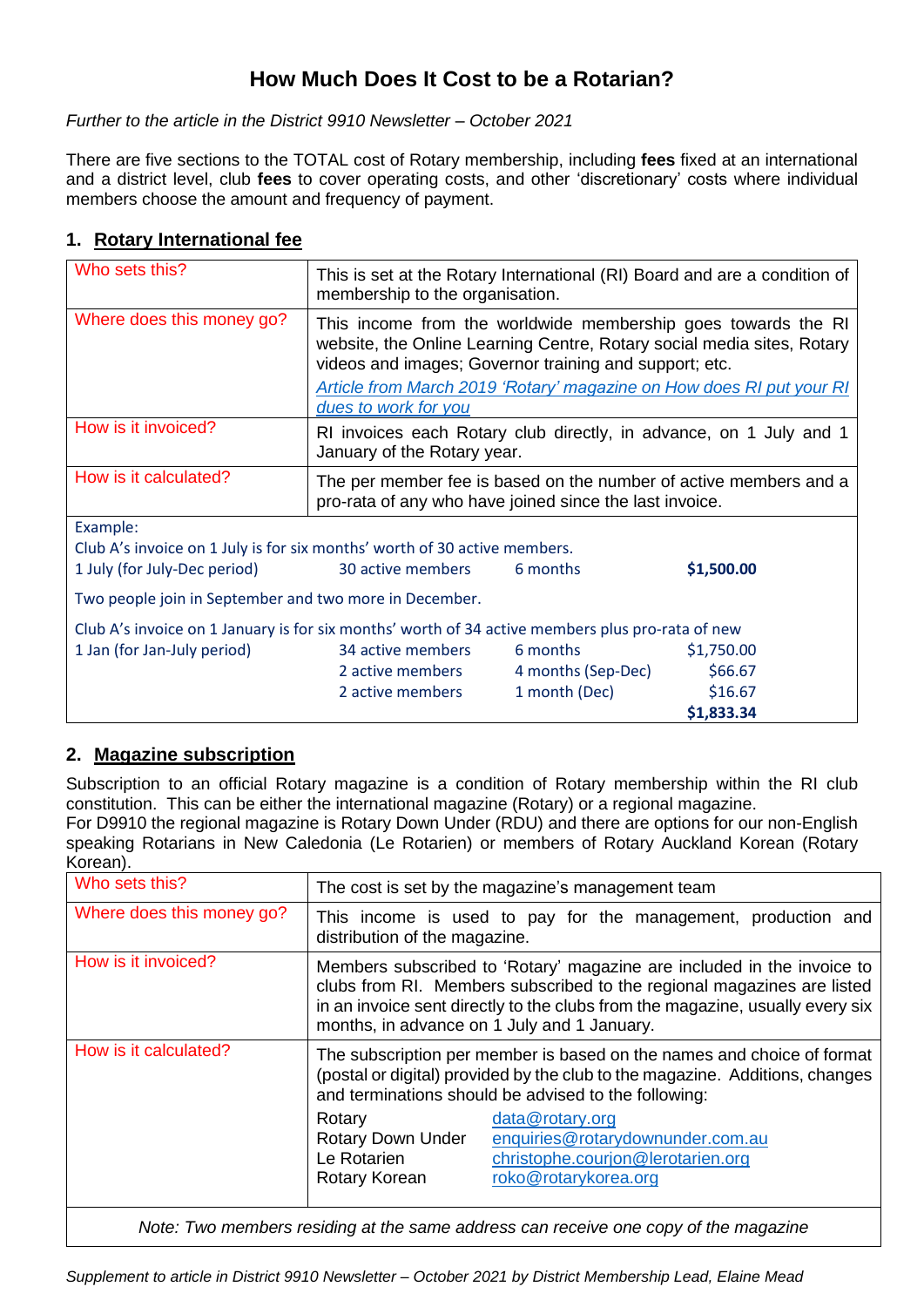## **3. District fees**

These are divided into a Training Levy and a District Levy

| Who sets this?            | The Training Levy is determined by the Governor-Elect and the District<br>Training Lead.<br>The District Levy is determined by the Governor-Elect and District<br>Finance team. The District Levy is discussed and approved by the<br>incoming club Presidents in a budget-specific session at the Club<br>Leaders Seminar.                                                                                                                                                                                                                                                                                                                                                                                                                                                                            |
|---------------------------|--------------------------------------------------------------------------------------------------------------------------------------------------------------------------------------------------------------------------------------------------------------------------------------------------------------------------------------------------------------------------------------------------------------------------------------------------------------------------------------------------------------------------------------------------------------------------------------------------------------------------------------------------------------------------------------------------------------------------------------------------------------------------------------------------------|
| Where does this money go? | The Training Levy covers resources, catering and venue costs for NZ-<br>based Presidents-Elect and Club Officer development sessions.<br>The District Levy covers district insurance; catering and venue for<br>district management meetings; Governor partner travel<br>and<br>accommodation on official visits; district website platform; pro-rata<br>administration costs of Rotary New Zealand Clubs Charitable Trust to<br>enable sending money overseas; pro-rata costs for Rotary Oceania<br>Operations; Governor-Elect and Governor-Nominee development;<br>district public image material costs; archive storage; accounting<br>software; conference levy; office supplies.<br>Each club President received a copy of the district budget for their<br>review - you can ask them for a copy. |
| How is it invoiced?       | The Training Levy for the following Rotary year is invoiced directly to<br>clubs by the District Treasurer in October or November.<br>Example: The Training Levy which will be invoiced in November 2021 gathers<br>income to fund the preparation of incoming Presidents and club officers for<br>the 2022-23 Rotary year.<br>The District Levy is invoiced directly to clubs by the District Treasurer<br>around August of the current Rotary year.                                                                                                                                                                                                                                                                                                                                                  |
| How is it calculated?     | The training budget is zero-based each year and the per member<br>Training Levy calculated according to the number of active members<br>as at 1 July of the Rotary year in which it is invoiced.<br>The district budget is zero-based each year and the per member<br>District Levy calculated according to the number of active members as<br>at 31 December of the Rotary year prior to which it is invoiced.<br>For example: The District Levy for the 2021-22 Rotary year is based on the<br>number of active members in the district on 31 December 2020.                                                                                                                                                                                                                                         |

### **4. Club fees**

| Who sets this?            | These costs are usually set by the club board with information from the<br>Club Treasurer and based on the club's plan for projects, events and<br>expenses. Check with your club.                             |  |
|---------------------------|----------------------------------------------------------------------------------------------------------------------------------------------------------------------------------------------------------------|--|
| Where does this money go? | Determined by the club board but this income usually covers costs such<br>as club operating expenses, for example, venue hire; website;<br>accounting software; promotional material; new member material etc. |  |
| How is it invoiced?       | Determined by the club board.                                                                                                                                                                                  |  |
| How is it calculated?     | Determined by the club board.                                                                                                                                                                                  |  |

### **5. Discretionary spend**

These are the expenses which an individual chooses to spend on such as club events; district events such as changeover, conference and learning sessions; Rotary promotional clothing or items; fundraisers; donations, meals, drinks, raffles etc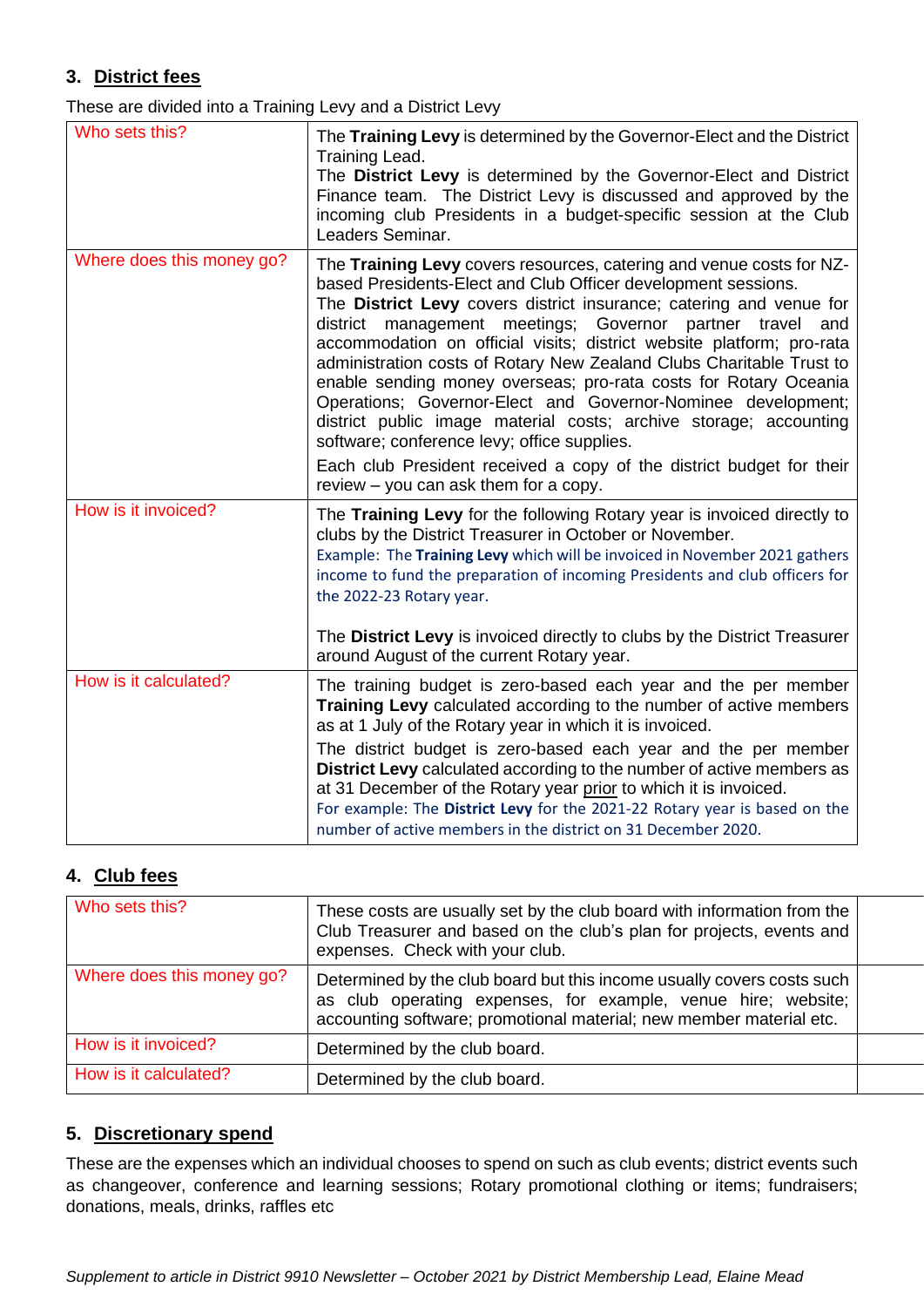#### **Membership Subscription**

Clubs set their membership subscription to cover the invoices from Rotary International, the relevant magazines, the district invoices and its own operating expenses.

This is where clubs and members can influence the membership subscription by reviewing club operating expenses for cost reductions and efficiencies.

Can the meal be optional for members? Can the venue cost be re-negotiated?

Does every meeting have to be in person? Does the club need a PO Box?

Can the meal cost be reduced? Does the club meeting have to include a meal? Does the club have to meet at that venue? Does the club have to have a meeting every week?

Is the club getting the best deal on new member name badges?

There is more to the total membership cost than just fees but a straight fees comparison to a selection of other 'club' subscriptions around the district shows Rotary membership compares relatively favourably.

| Pupuke Golf Club Millennial membership (aged 19-32)          | $$433.50 - 1,405.50$ |
|--------------------------------------------------------------|----------------------|
| Les Mills 12-month multi membership                          | \$1,537              |
| Bay of Islands Golf Club, Kerikeri (Full Playing aged 26-35) | \$670                |
| Henderson Squash Club                                        | \$499                |
| Milford Cruising Club (aged over 20)                         | \$225                |
| Mairtown Tennis Club, Whangarei                              | \$180                |
| Royal Oak Bowls (full member)                                | \$150                |

**Fundraising** should be separate and not part of a subscription.

The breakdown illustrated below uses figures for the 2021-2022 Rotary year as at 1 July 2021. Following the red lines – this is an example of the annual cost for an individual Rotary member in a NZ based club who chooses to receive the Rotary Down Under (RDU) regional magazine digitally.

The tilde symbol  $(\sim)$  means 'approximately'.